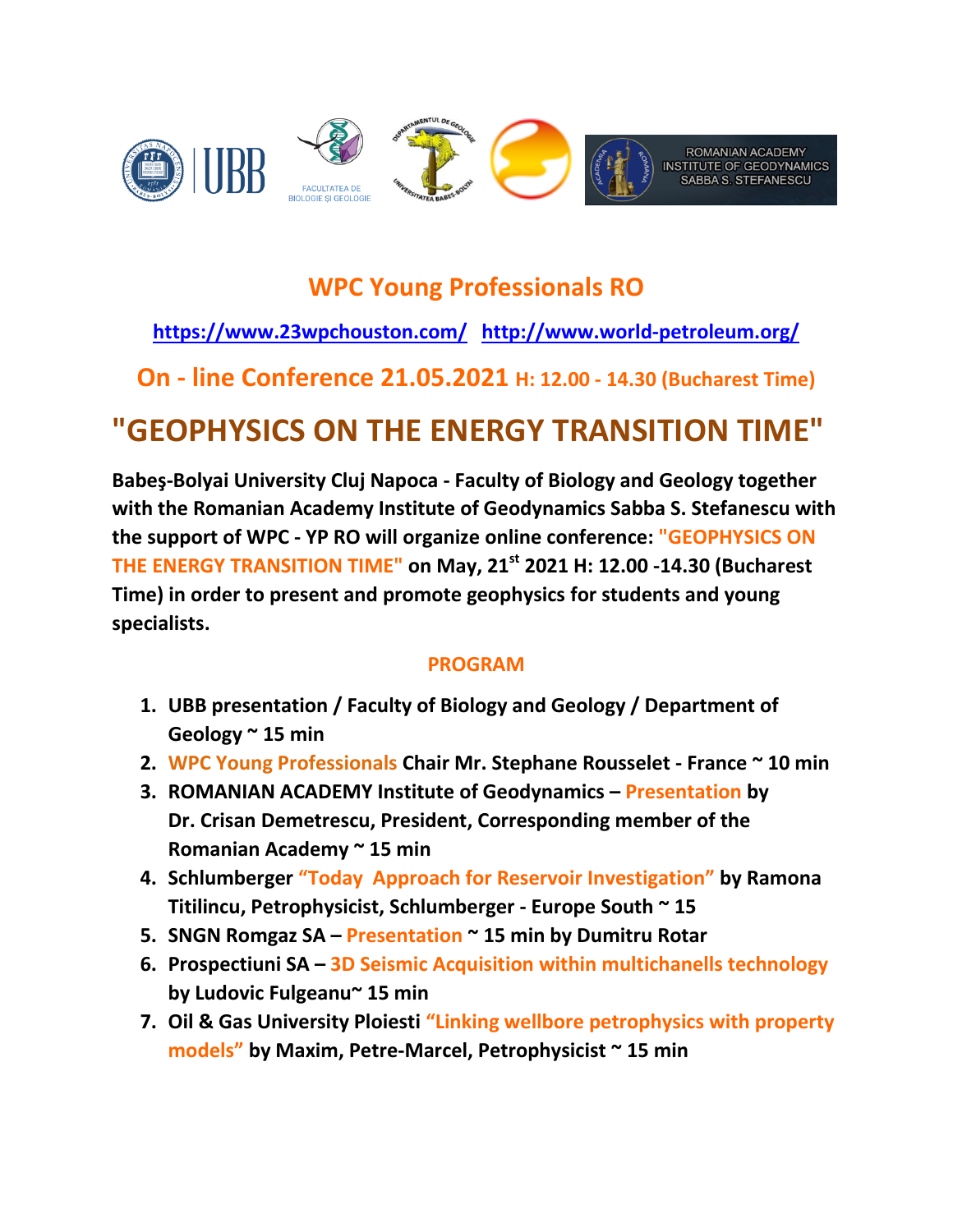- **8. National Institute for Earth Physics - Earth Science thematic services based on multidisciplinary data by Dr. Eng. Dragos Tataru ~ 15 min**
- **9. Romanian Society of Applied Geophysics & GeoEcoMar "Deep & shallow geological structures as revealed by gravity, magnetics and resistivity data interpretation" by Dr. Irina Stanciu, GeoEcoMar and Prof. Dr.Eng. Dumitru Ioane, University of Bucharest, ~ 15 min**



## **Schlumberger**

**Contacts for free pre-registration for access to conference link UBB Faculty of Biology and Geology [nicolae.har@ubbcluj.ro](mailto:nicolae.har@ubbcluj.ro) Host Institute of Geodynamics Sabba S. Stefanescu [crisan@geodin.ro](mailto:crisan@geodin.ro) WPC – YP RO [pandele.neculae@gmail.com](mailto:pandele.neculae@gmail.com) [https://www.ubbcluj.ro/ro/facultati/biologie\\_si\\_geologie](https://www.ubbcluj.ro/ro/facultati/biologie_si_geologie) <http://www.geodin.ro/>**